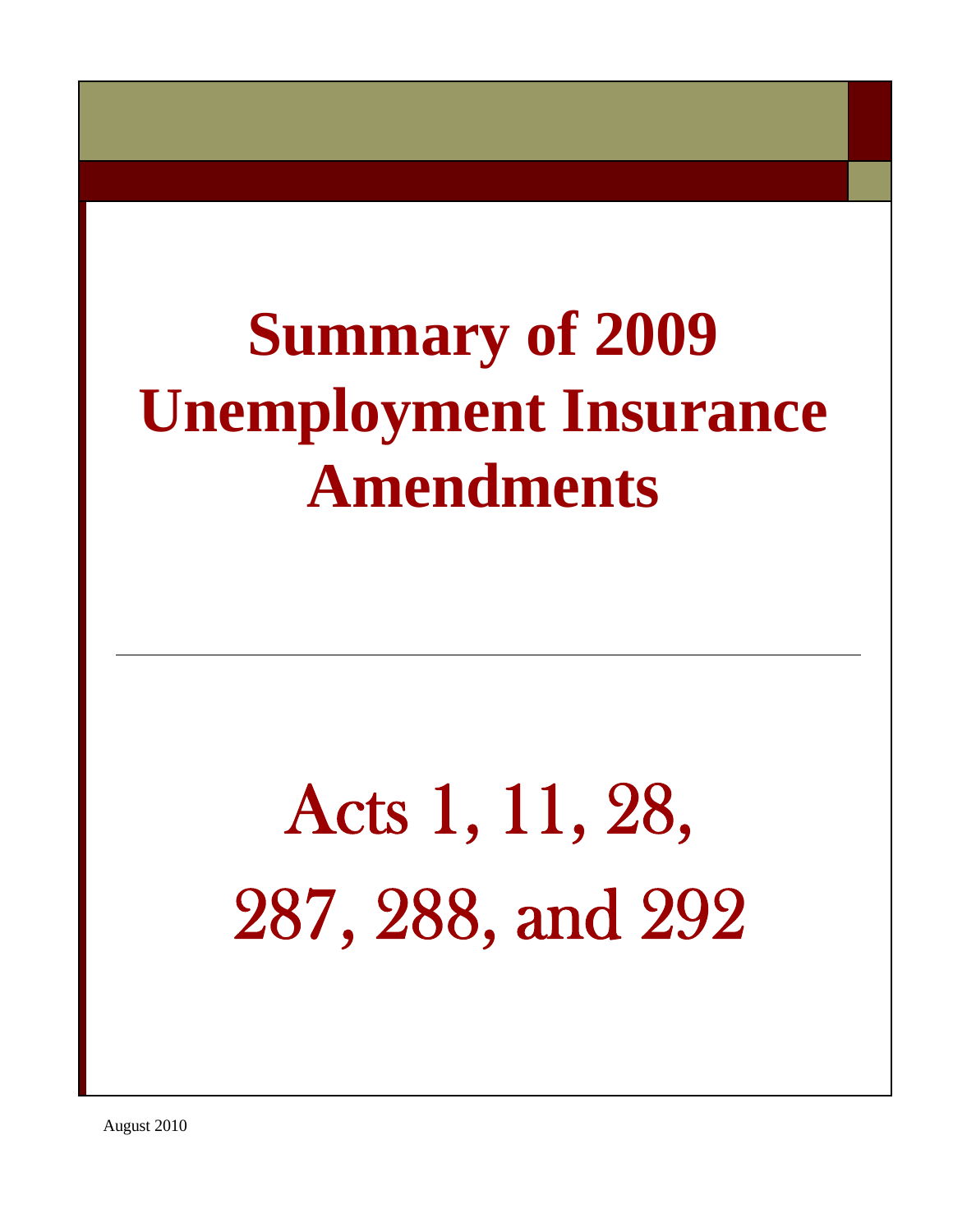## *2009 W I S C O N S I N A C T S*

*1, 11, 28, 287, 288, and 292*

## *A M E N D M E N T S*

## *A F F E C T I N G*

## *W I S C O N S I N*

## *U N E M P L O Y M E N T*

## *I N S U R A N C E*

## *L A W*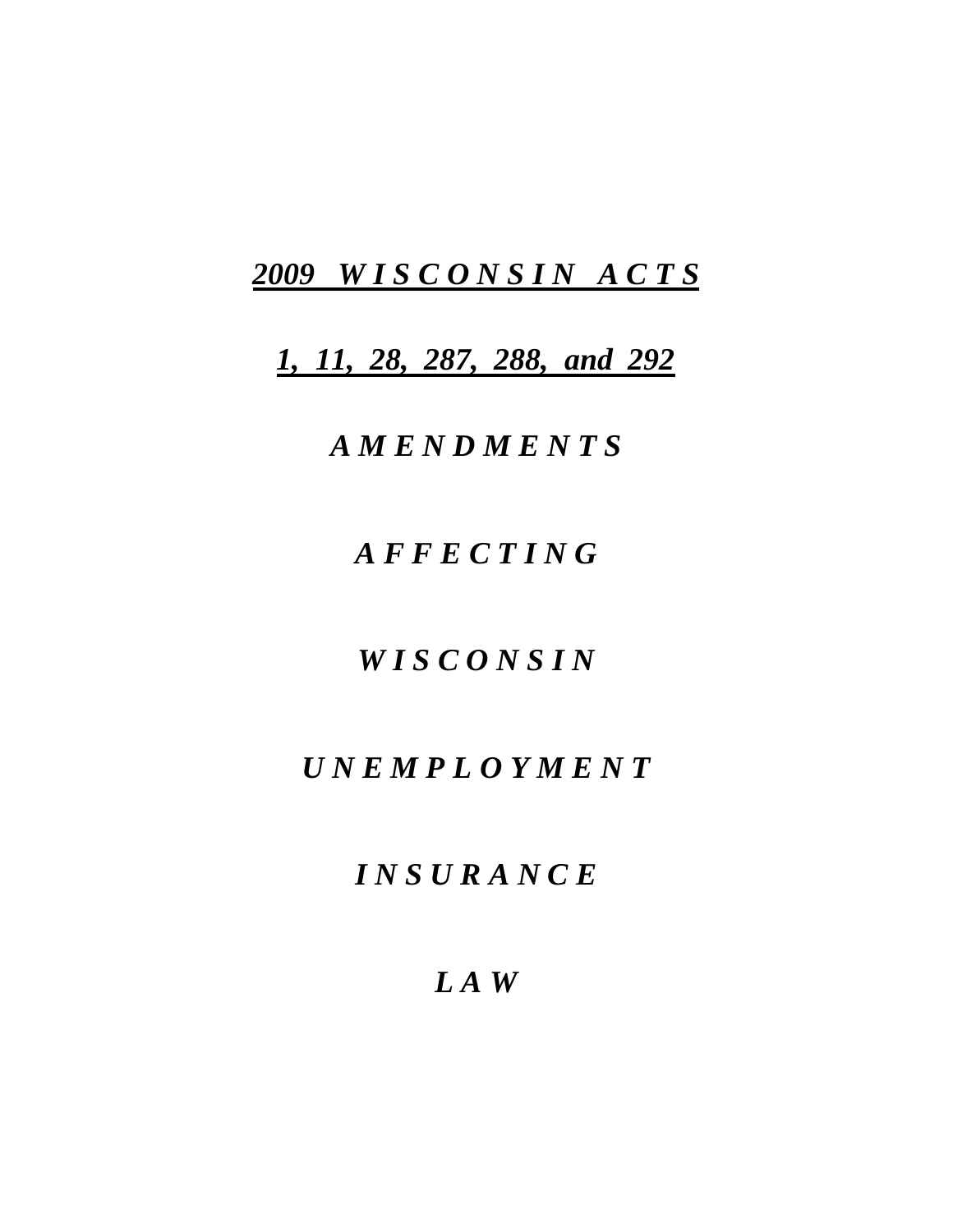Prepared by Bureau of Legal Affairs, Office of Policy Research Analyst Barbara J. Unger. Legal assistance provided by Bureau of Legal Affairs Research Attorney Tracey Schwalbe. Cover design and layout by Lora Waddell. This publication is written for public information purposes as a general description of 2009 Wisconsin Acts 1, 11, 28, 287, 288, and 292. It is not intended to interpret or supersede law or applicable administrative rules.

For information about the Department of Workforce Development, visit web page:

[http://dwd.wisconsin.gov](http://dwd.wisconsin.gov/)

July 2010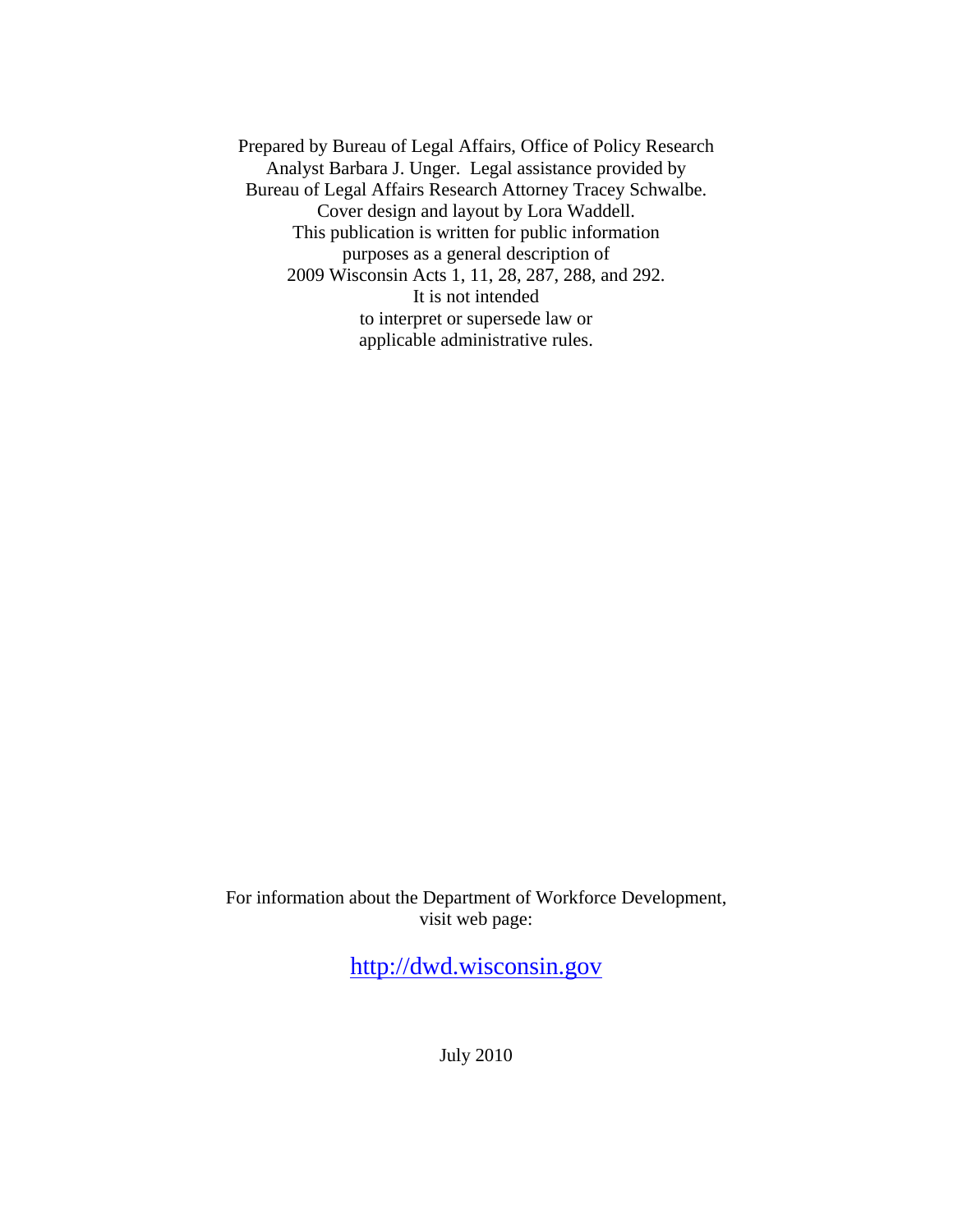## **CONTENTS**

| <b>ADMINISTRATIVE AND TECHNICAL CHANGES  13</b> |  |
|-------------------------------------------------|--|
|                                                 |  |
|                                                 |  |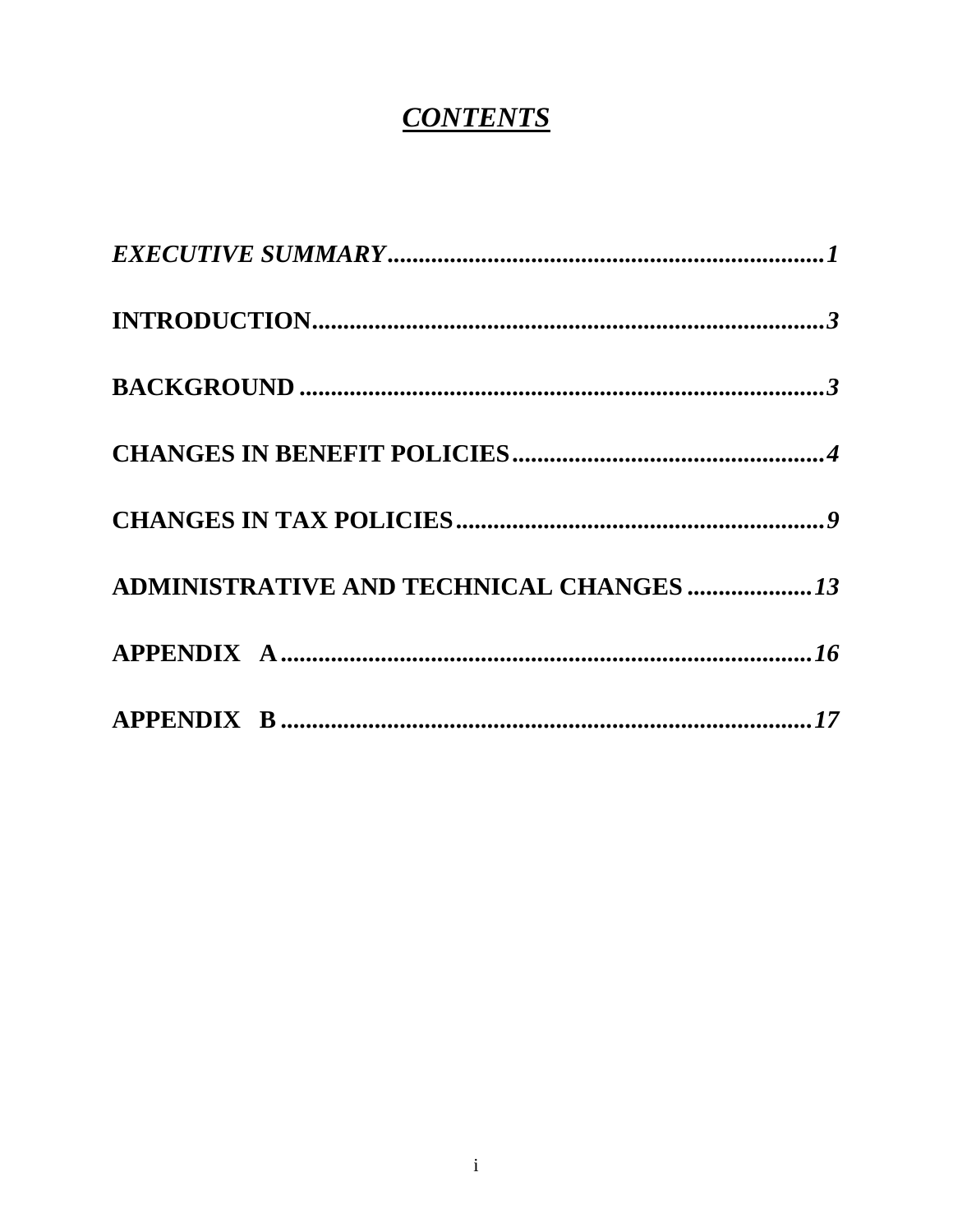## *EXECUTIVE SUMMARY*

During the 2009 session of the Legislature, various amendments affecting Unemployment Insurance were made to accommodate high levels of unemployment. The changes include:

- Suspending Wisconsin Supplemental Benefits so that more generous federal benefits would be available to all Wisconsin workers
- Providing additional retraining opportunities
- Modifying provisions on relocation, family illnesses, and domestic abuse in order to capture additional federal funding for Unemployment Insurance benefits
- Defining more clearly who is covered by Unemployment Insurance
- Reducing misclassification of individuals as independent contractors when they are employees covered by the Unemployment Insurance program
- Simplifying methods for processing claims.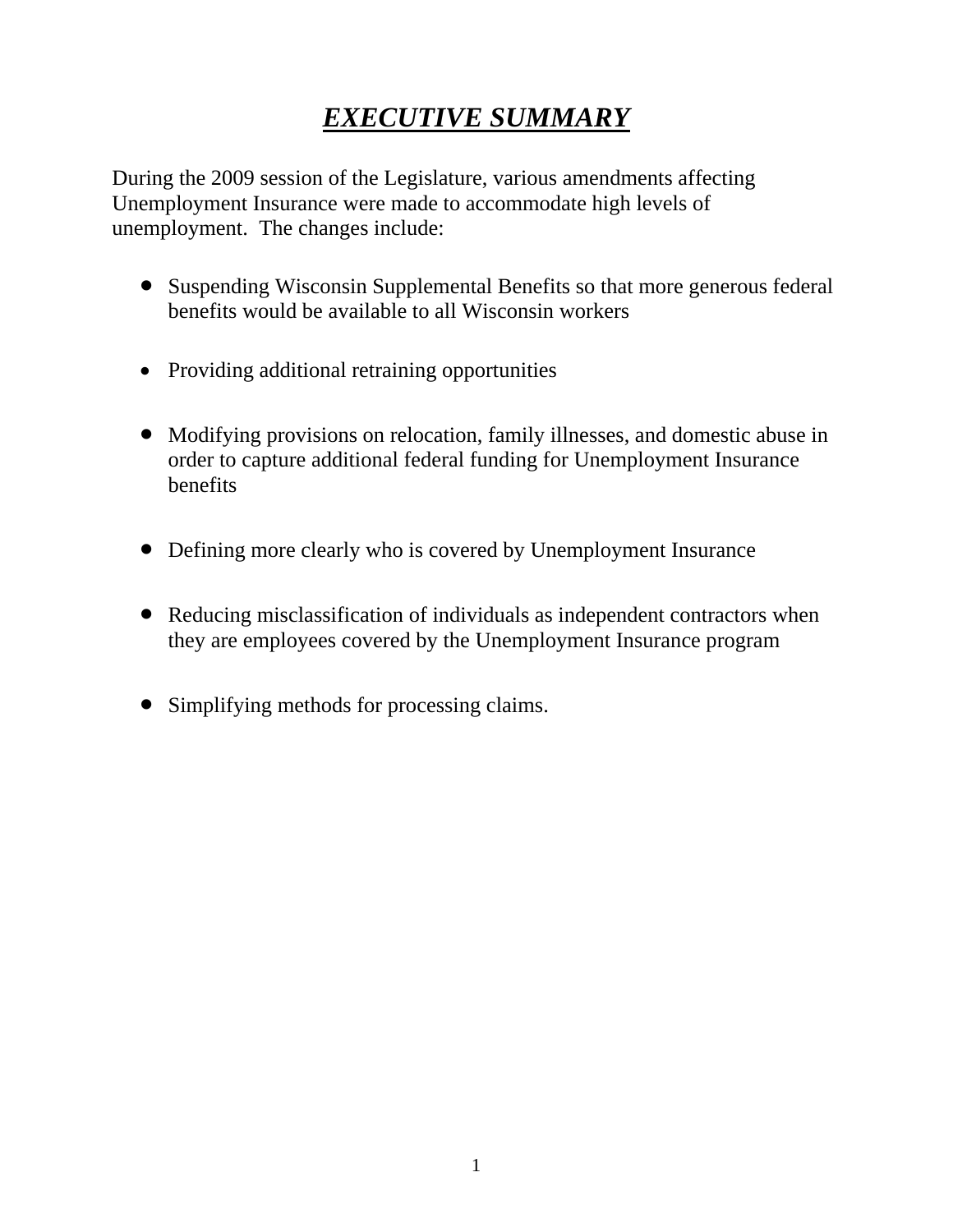## *INTRODUCTION*

<span id="page-5-0"></span>This booklet describes amendments affecting unemployment law and included in 2009 Wisconsin Acts 1, 11, 28, 287, 288, and 292. The three most significant changes clarify the definition of an employee for purposes of unemployment insurance, reduce misclassification of workers as independent contractors, and expand opportunities for unemployed workers to participate in training. Modifications affecting benefits, taxes and administrative and technical matters are described in more detail after considering the background for the amendments.

For reference, Appendix A lists all of the changes by topic. Appendix B lists the changes in order of their statute number.

## *BACKGROUND*

<span id="page-5-1"></span>During the 2007–2008 session of the Legislature, several steps were taken to strengthen the Reserve Fund, which had experienced a steady decline from \$1.815 billion at the end of 2000 to \$554 million at the end of 2007. The wages on which employers pay taxes were increased from the \$10,500 per employee to \$12,000 beginning in 2009, \$13,000 beginning in 2011, and \$14,000 beginning in 2013. The tax table was restructured to put more tax dollars into the balancing account rather than into employer accounts. The total wage requirement enabling a claimant to qualify for unemployment benefits was increased from 30 to 35 times the weekly benefit rate. Notwithstanding these changes, unemployment in 2008 and 2009 reached levels at which the State's unemployment reserves were depleted.

During the recession of 2008-2009, regular state unemployment benefits were maintained by borrowing from the federal government. In addition, federally funded benefits were made available to most individuals who exhausted entitlement to state benefits.

To assure that claimants and employers would gain maximum advantage of federal Emergency Unemployment Compensation programs, 2009 Act 1 suspended the Wisconsin Supplemental Benefits (WSB) program. The WSB program pays additional weeks of unemployment benefits when the state unemployment rate reaches high levels. These benefits are entirely funded by Wisconsin employers. The suspension allowed Wisconsin claimants to avoid ineligibility for federal benefits and to receive more weeks of federally funded emergency unemployment benefits than they would have received from the WSB program.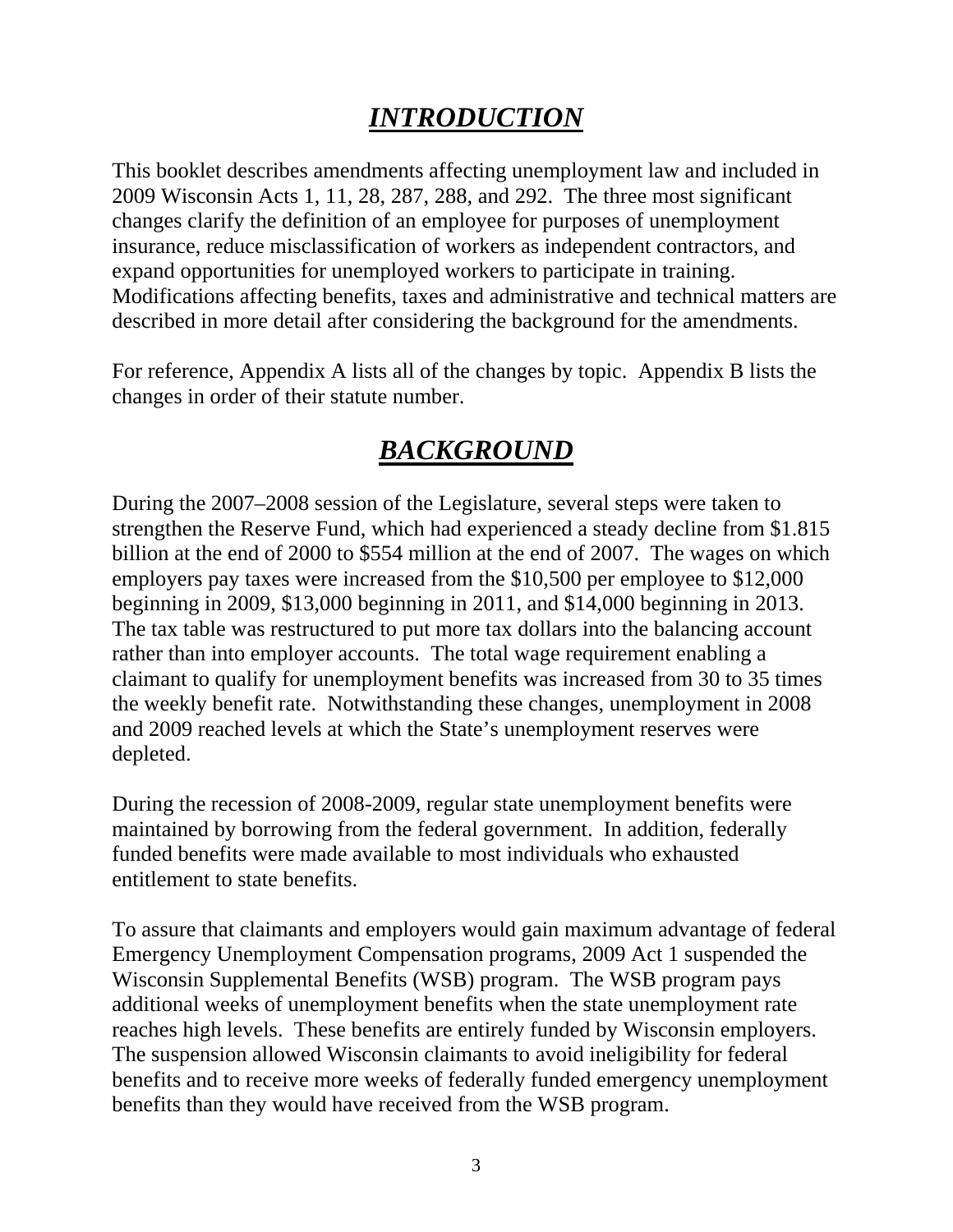Next, Wisconsin Act 11 allowed the State to take advantage of Public Law 111-5, which provided additional federal funding for regular state benefits and for statefederal extended benefits. To assist the many states that had insolvent unemployment reserve funds, P.L. 111-5 made federal funding available to states that revised or added provisions allowing claimants to receive benefits while in approved training or after separating from employment for "compelling family reasons". P.L. 111-5 also provided federal funding for the state share of statefederal extended benefits. The additional federal funding made it possible for the State to adopt an optional criterion for paying up to 13 weeks of extended benefits when the 3-month total unemployment rate is greater than 6.5% and up to 20 weeks of extended benefits when the 3-month total unemployment rate exceeds 8%.

A third law, Act 287, was enacted on May 12, 2010. It contains changes that enable the Department of Workforce Development (Department) to process claims for unemployment benefits more efficiently, especially during periods of high unemployment. Act 287 also modified some of the tests for determining whether an individual is an employee or an independent contractor.

Finally, 2009 Act 292 enhances the Department's ability to make sure that workers receive the protections of employment law including Worker's Compensation and Unemployment Insurance. The Act allows the Department to make unannounced visits to worksites for the purpose of determining compliance and informing employers what is needed for compliance. It also provides penalties for noncompliance following notice of such and an opportunity to comply. Acts 28 and 288 provide a penalty for one specific type of noncompliance.

## *CHANGES IN BENEFIT POLICIES*

#### <span id="page-6-0"></span>*Expand opportunities for receiving unemployment benefits while in approved training.*

Under certain conditions, claimants who have been laid off without expectation of recall may enter a program of vocational training. While in training, they are not disqualified from receiving weekly benefits even though not available for work at that time. Neither are such claimants required to search for work or accept job offers while in training.

Act 287 adds to the types of training that the Department may approve. First, the Department may approve all departmentally administered programs except youth apprenticeship programs instead of limiting acceptable departmentally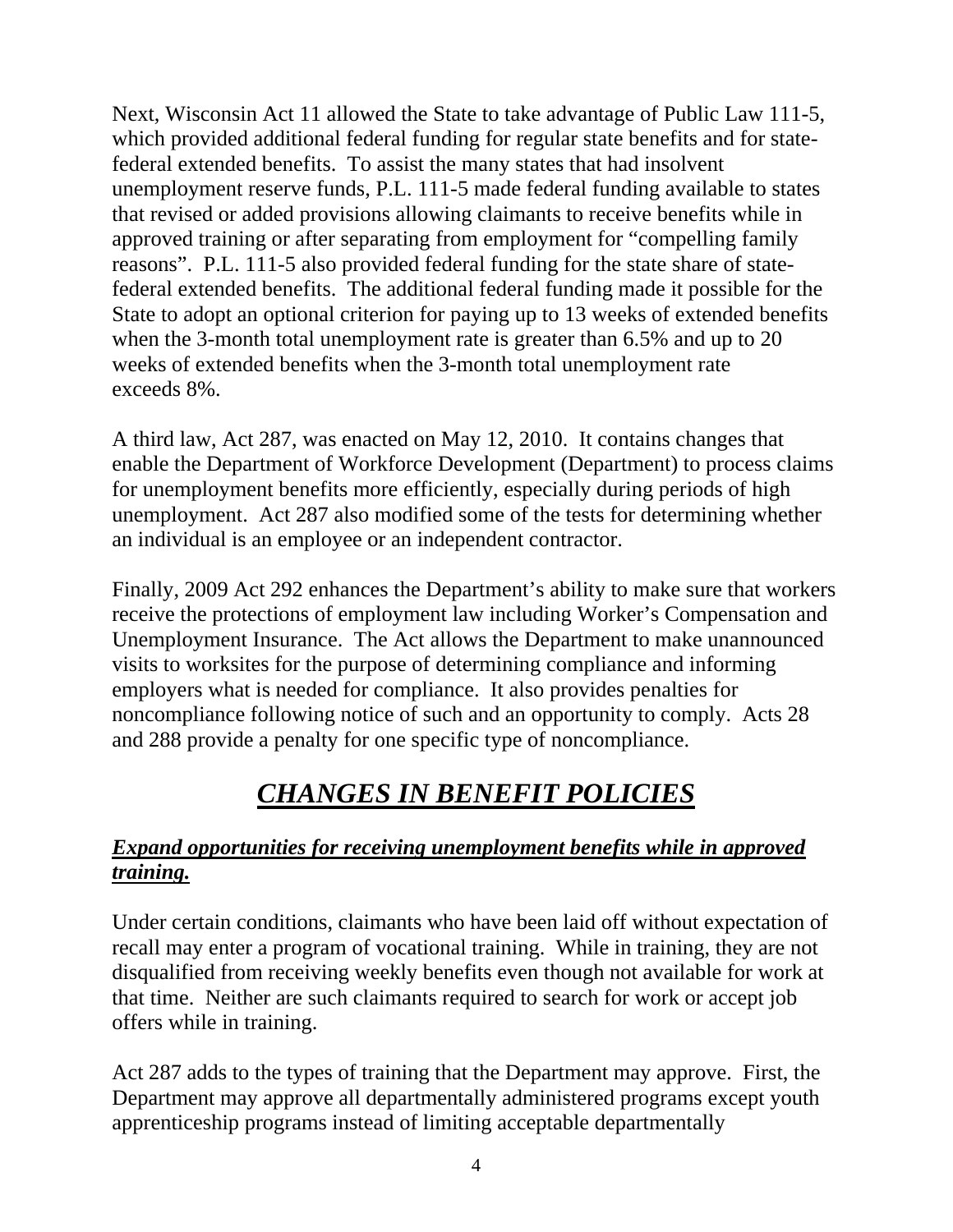administered programs only to those in effect on October 1, 2003. Second, the Department will consider as approved training all Workforce Investment Act training programs and not just those for dislocated workers as formerly.

In addition, Act 11 as amended by Act 287 allows claimants in approved training to receive up to 26 weeks of benefits after exhausting all other entitlement to state and federal unemployment benefits. The change will help claimants whose training doesn't start immediately after they are laid off or is longer than the number of weeks during which they may receive other unemployment insurance benefits. Claimants must start receiving the additional benefits within 52 weeks of the end of the most recent 52 week period during which they are otherwise eligible for regular benefits. Claimants may not be receiving similar stipends or training allowances for living expenses or other non-training costs.

Another modification that applies to all weeks of approved training simplifies program administration. This change suspends a requirement that the Department investigate whether an individual in approved training is able and available for work. The requirement is suspended until training ends or the individual's meaningful participation in it ceases.

All benefits funded by state taxes and paid while a claimant is in approved training will be charged to the Reserve Fund's balancing account. Formerly, these benefits were charged to and affected the tax rates of all employers that had laid off the claimant during the period used to determine the claimant's eligibility for unemployment insurance.

#### *Amend allocation of lump sum pension distributions.*

When an employer has a pension plan for employees and the employment relationship ends, most employees "roll over" the pension funds for which they are eligible by transferring them into another acceptable retirement plan. This action has no effect on weekly unemployment benefits because the employee does not have immediate use of the funds.

Some former employees, however, withdraw some or all of their pension funds by taking a lump sum distribution. Under prior law, the former employee who received the distribution had the employer's share of the distribution allocated as weekly wages for the week of the distribution and future weeks until the full distribution was used up. If the employee was unemployed during the allocation period, the pension amount attributed to each week could be greater than the weekly unemployment insurance benefit amount. In this case the claimant would receive no unemployment benefit for that week and many additional weeks.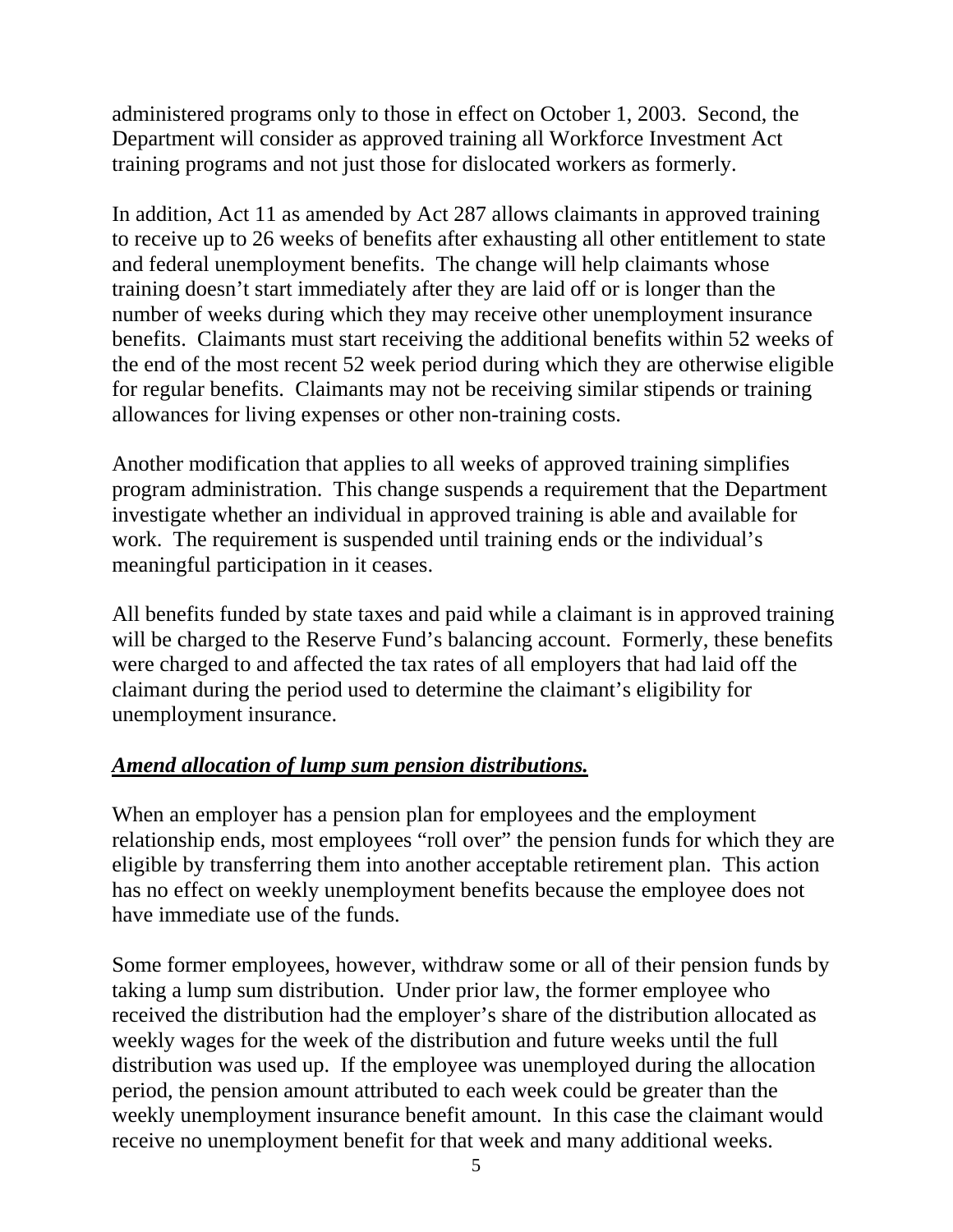Act 287 now attributes the full lump sum as deductible income only for the week in which it is received by the claimant. This method simplifies administration. It also eliminates a hardship that could occur if the claimant was required to apply the proceeds from a pension distribution to a loan that the pension funds secured.

#### *Treat bonus payments as "earned" when paid.*

The decision by an employer to pay a bonus to employees is often contingent on various matters and can cover a long period of time like a year or more. In most cases the Department finds that a bonus is earned in the week it is paid. Act 287 eliminated ambiguity and simplifies the treatment of bonus payments by explicitly stating that a bonus will be considered earned in the week it is paid. This change limits the adverse impact on the claimant to one week of benefits.

#### *Exceptions to disqualifications for quitting when there are compelling family reasons.*

As previously mentioned, P.L. 111-5 made available additional federal funds for regular benefits in states with at least three exceptions to disqualification for voluntarily leaving work for compelling family reasons. Wisconsin law already contained two of the required three exceptions, but they both required modification to comply with P.L. 111-5.

1. Wisconsin law has always provided an exception from disqualification for an employee who had no alternative to quitting because unable to perform work duties or needed to care for a family member. The law now extends the exception to disqualification to an employee who quits because of the verified illness or disability of an immediate family member when the illness or disability requires care for a period of time longer than the employer is willing to grant a leave.

As before, the law provides that the former employee is ineligible for benefits while unable to perform work or unavailable for it. However, such employee is not subject to further disqualification for the prior act of quitting after the employee again becomes able and available for work.

2. The exception to disqualification for quitting because of domestic abuse was amended to allow the Department to accept proof of the abuse or concerns about personal safety to come from additional sources. Besides protective orders issued by the courts in prior law, the Department now accepts reports by law enforcement agencies, evidence of abuse or concerns provided by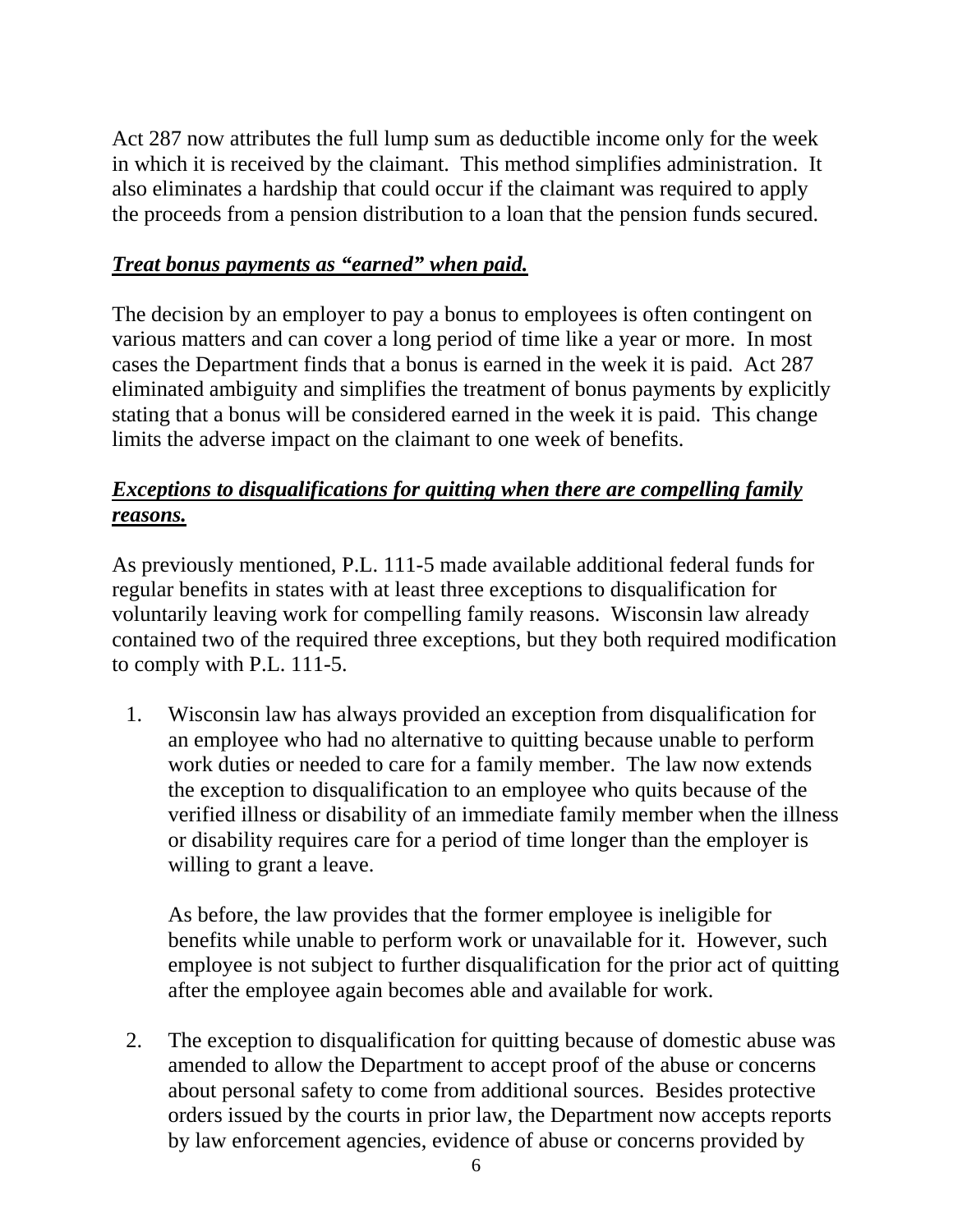health care professionals, or evidence from employees of domestic violence shelters.

3. A new exception to disqualification for quitting occurs when an employee terminates employment to relocate with a spouse who takes a new job. The exception applies when the location of the new work makes it impractical for the employee who quits to commute to his or her prior work location from his or her new place of residence.

#### *Describe full-time work as work consisting of thirty-two hours or more per week for certain benefit purposes.*

Act 287 changes three statutes that formerly used descriptions of full-time work other than 32 or more hours a week. These changes are intended to simplify administration of the program.

1. Full time work for an on-going employer.

Sometimes employers do not have the same amount of work for employees all weeks of the year. If a claimant works for an employer that paid at least 80% of his or her wages in the period that the claimant uses to establish eligibility for unemployment benefits, the claimant is disqualified from receiving unemployment benefits for any week that specified wages earned with that employer meet certain criteria and the work for that week is "full time". Act 287 replaces the words "at least 35 hours" per week with "full time", which is defined by administrative rule as 32 or more hours of work per week. The change is effective in July 2011.

2. Amend two exceptions to quit disqualifications by changing the hours of work thresholds to 32 hours in both.

Unemployment Insurance law generally disqualifies any worker who quits a job. However, the law contains several exceptions to the general disqualification. Two of these exceptions apply when a claimant works two or more jobs concurrently.

a) Section 108.04(7)(k) of prior law allowed a claimant to quit a job providing up to 30 hours of work per week without disqualification when the claimant lost another, full-time job and the loss of the full-time job made it "economically unfeasible" to continue the job that provided work of 30 hours or less.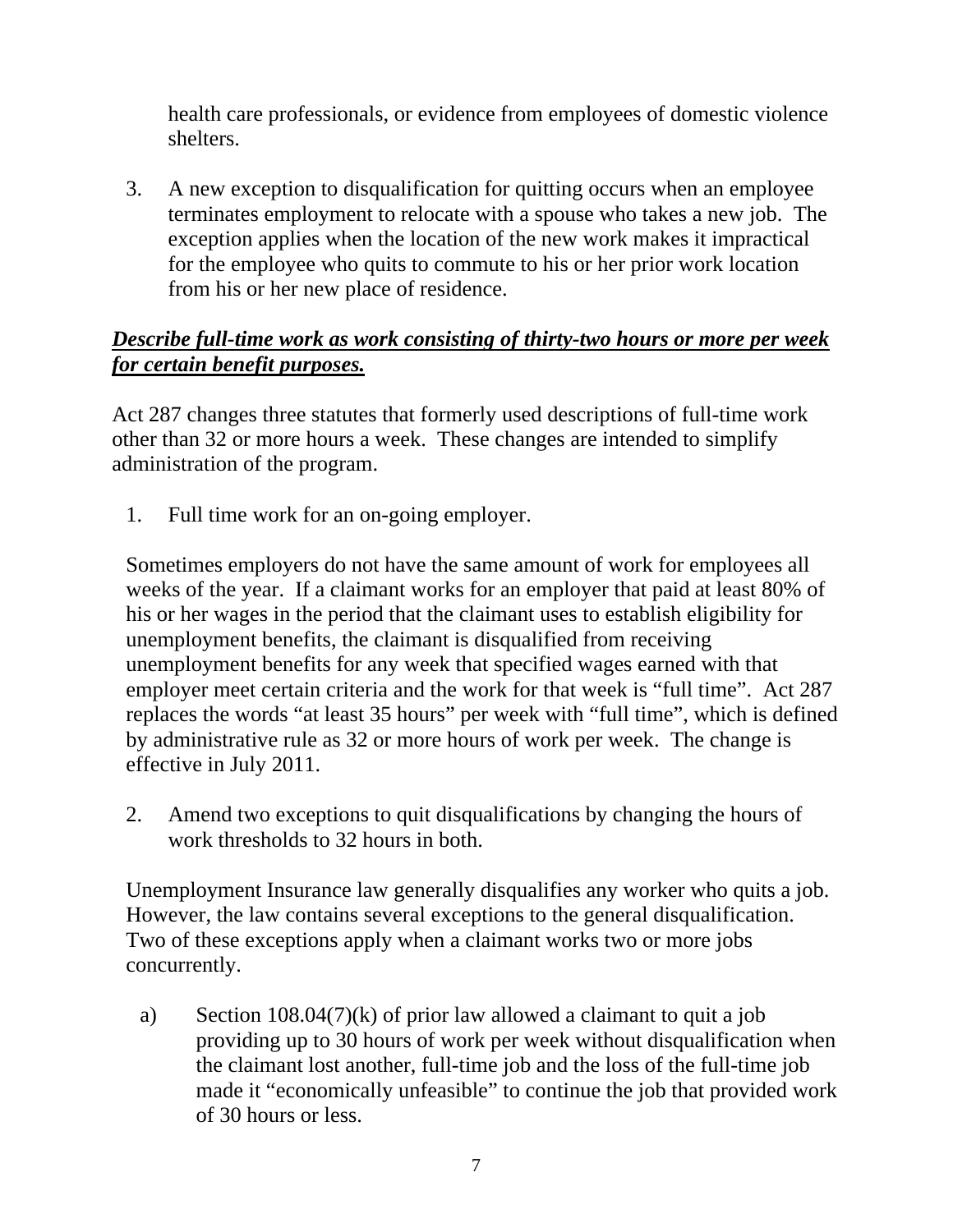b) Also, section 108.04(7)(o) allowed a claimant to quit a job without disqualification when the claimant quit before receiving notice of layoff or discharge from another concurrent job consisting of at least 30 hours per week.

Act 287 eliminates the former "30 hours of work" in both sections and references work defined by administrative rule as 32 hours of work.

#### *Correct forfeiture language to reflect statutory penalties for claimant fraud.*

Act 59 of 2007 initiated three levels of penalties for unemployment benefit fraud if a claimant concealed a material fact when claiming one or more weeks of unemployment benefits. These penalties are benefit forfeitures of either one, two, or three times the claimant's weekly benefit rate for each act of concealment, depending on the number of prior concealment decisions the claimant has on record. The penalty takes away the whole weekly benefit amount from each week claimed until the full forfeiture amount is "paid off".

Prior statutory language in Act 59 of 2007 went on to say "and be disqualified". When claimant concealment was discovered after 2007, some administrative law judges were uncertain whether they were to determine a forfeiture amount for the claimant and also disqualify or suspend the claimant for a period of time. The intent of the 2007 law was the forfeiture assessment, not the disqualification. 2009 Act 287 removes the words "and be disqualified".

#### *Enable the Department to intercept federal tax refunds for unemployment insurance fraud.*

The Department sometimes pays unemployment benefits as a result of fraud. The Department then uses a variety of techniques to recover overpaid benefits from the claimant. One method intercepts state tax refunds and may be used whether or not the overpayment resulted from fraud.

Act 287 takes advantage of recent federal legislation which now allows states to intercept federal tax refunds to recover overpaid benefits. However, the federal tax intercept applies only to benefits overpaid because of fraud.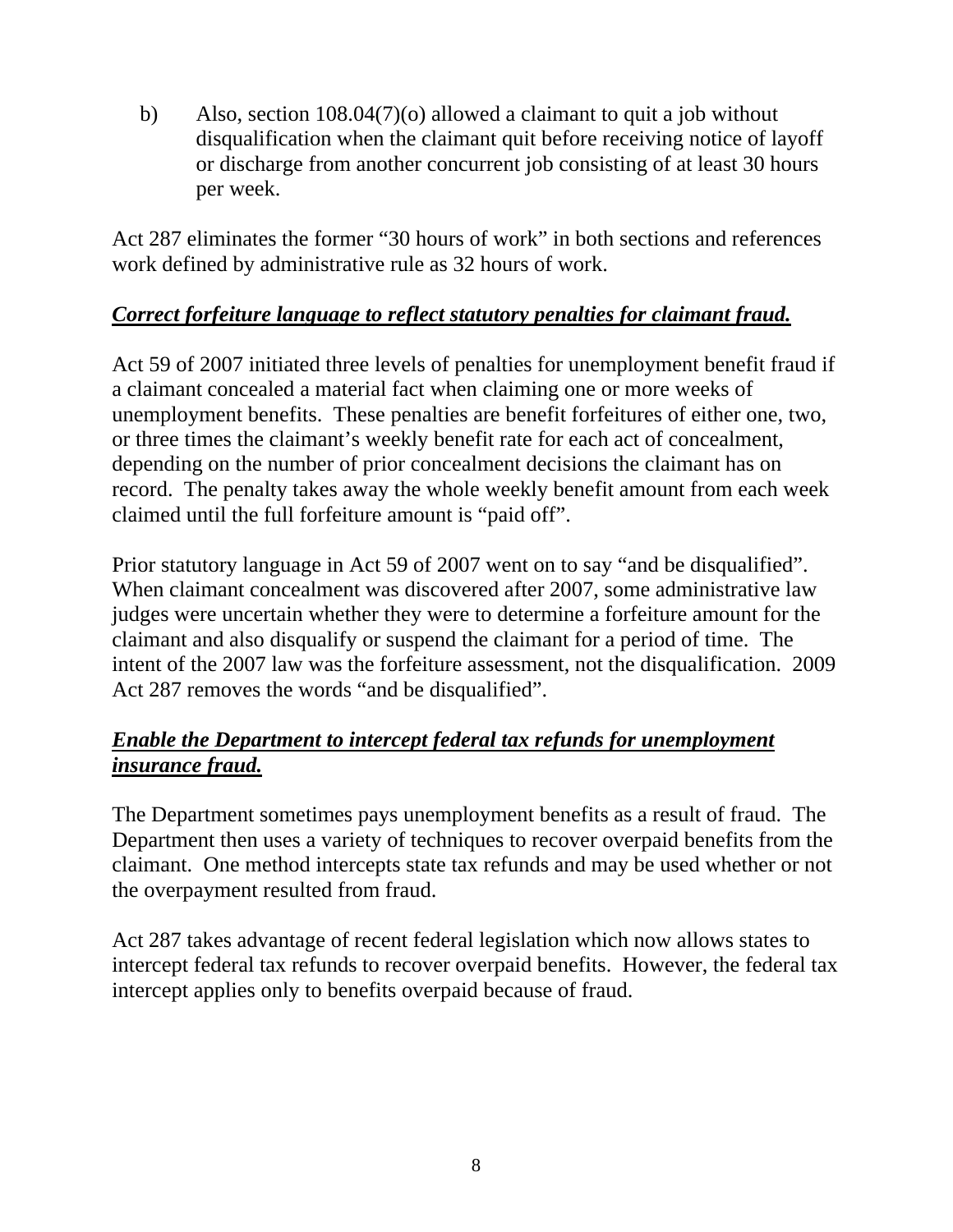## *CHANGES IN TAX POLICIES*

#### <span id="page-11-0"></span>*Amend the definition of employee to clarify and include more relevant factors for determining worker status.*

This law change follows up on the 2007 Act 59 requirement for a committee to study the definition of employee and make suggestions for changes to the definition. This definition is used by private sector employers, other than nonprofits and trucking and logging operators, to determine which individuals who provide services for them need to be included in the Unemployment Insurance program. In other words, it determines when an individual's risk of unemployment belongs with an employing unit rather than with an individual who bears the risk of his or her own unemployment. The latter is known as an independent contractor.

Prior law determined that individuals were independent contractors when the individual met any seven of the ten following tests.

- 1. The individual filed a business or self-employment tax return for the previous year.
- 2. The contractor had or had applied for the federal employer identification number that is used for federal tax purposes.
- 3. The individual maintained a separate business with an office, equipment, materials and other facilities.
- 4. The individual operated under contracts to perform specific services or work for specific amounts of money and under these contracts controlled the means and methods of performing the services or work.
- 5. The individual incurred the main expenses related to the services or work that he or she performed under contract.
- 6. The individual was responsible for the satisfactory completion of work or services that he or she contracted to perform and was liable for failure to complete the work or services.
- 7. He or she received compensation for work or services performed under a contract on a commission or per job or competitive bid basis and not on any other basis.
- 8. The individual had an opportunity to realize a profit or suffer a loss under contracts to perform work or services.
- 9. The individual had continuing or recurring business liabilities or obligations.
- 10. The success or failure of the individual's business depended on the relationship between business receipts and expenditures.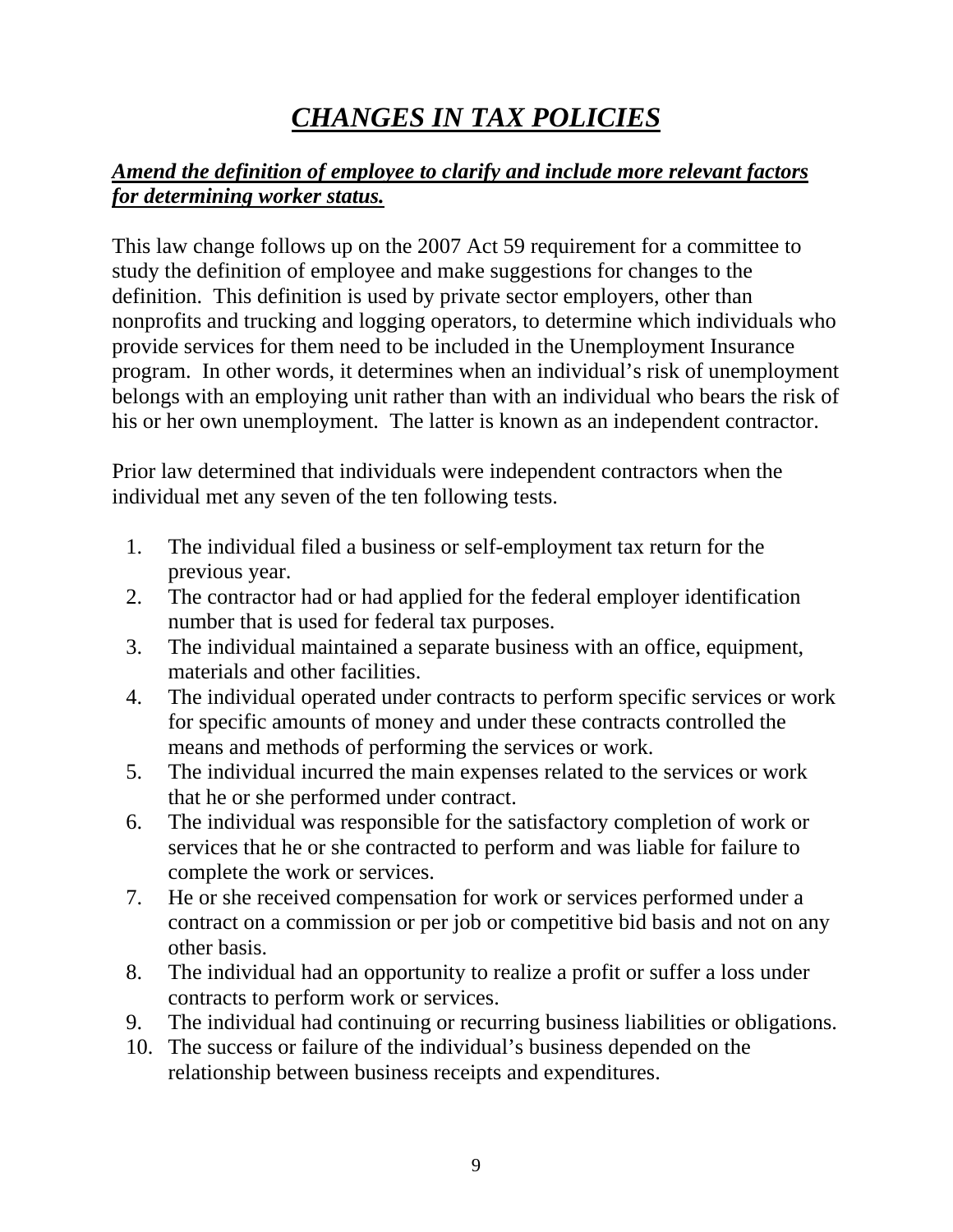The study committee reported its findings in June 2009 to the Unemployment Insurance Advisory Council (UIAC). The UIAC approved the committee's recommendations for eliminating several factors that were not working well, improving clarity by using simpler or clearer language for some factors, and using certain other factors which traditionally had been regarded as sound indicators of proper employee classification by Wisconsin courts.

Act 287 provides that the employing unit must satisfy the Department that the individual by contract and in fact performs services free from control or direction by the employing unit. In making this determination, the following nonexclusive factors may be considered:

- 1. Whether the individual was required to comply with instructions concerning how to perform the work;
- 2. Whether the individual was required personally to perform the services;
- 3. Whether the services of the individual were required to be performed at times or in a particular order or sequence established by the employing unit;
- 4. Whether the individual was required to make oral or written reports to the employing unit on a regular basis.
- 5. Whether the individual receives training from the employing unit.

In addition to providing services free from direction and control, the individual must meet six or more of the following conditions.

- 1. The individual maintains his or her own office or performs most of the services in a facility or location chosen by the individual, and uses his or her own equipment or materials in performing the services.
- 2. The individual operates under multiple contracts with one or more employing units to perform specific services.
- 3. The individual incurs the main expenses related to the services that he or she performs under contract.
- 4. The individual is obligated to redo unsatisfactory work for no additional compensation or is subject to a monetary penalty for unsatisfactory work.
- 5. The services performed by the individual do not directly relate to the activities conducted by the employing unit retaining the services.
- 6. The individual may realize a profit or suffer a loss under contracts to perform such services.
- 7. The individual has recurring business liabilities or obligations.
- 8. The individual is not economically dependent on a particular employing unit with respect to the services being performed.
- 9. The individual advertises or otherwise holds himself or herself out as being in business.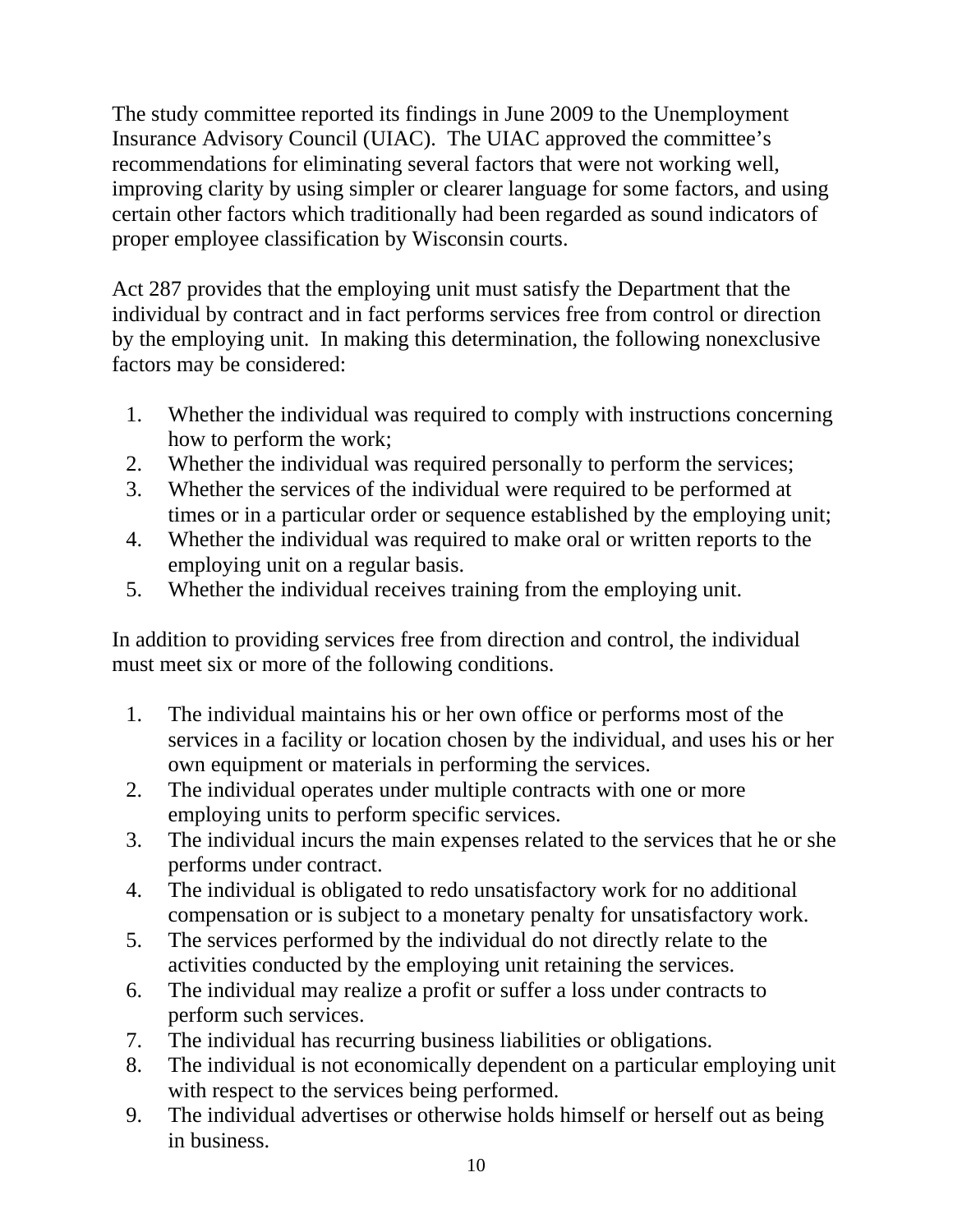There is no change in the treatment of loggers, truckers, and the employees of governmental and nonprofit employers. However, individuals providing personal care or companionship for an ill or disabled family member will no longer be considered employees of that family member when the family member directly employs the individual providing the services.

For purposes of the personal care exclusion, a "family member" includes a spouse, parent, natural or adopted child, grandparent, or grandchild or any individual's step-parent, step-child, or domestic partner. The family member that employs the individual is no longer subject to pay state unemployment taxes for the services performed. When the employment ends, the individual performing the care is not eligible to claim unemployment benefits based on these services, although the individual could be eligible for unemployment benefits if laid off from other covered employment.

#### *Require the Department to take steps to help employers achieve compliance with labor laws and impose fines on employers that willfully misclassify employees*.

Wisconsin Act 292 of 2009 makes explicit the duties of the Department in promoting compliance with laws that require employers to classify properly as employees or nonemployees all of the individuals performing services for them. Among these duties are educating employers, employees, nonemployees and the public about proper classification as employees or nonemployees. The duties also include investigating complaints about misclassification of employees and referring these complaints to other appropriate state or local agencies operating under laws that require proper classification. If necessary, the Department may impose penalties for noncompliance.

To ensure compliance by employers, the Department may make unannounced work site visits to review employer records and interview individuals who have performed services there. For purposes of proper classification and meeting its required statutory responsibilities, each employer must at least do all of the following:

- 1. Maintain records identifying all persons performing work for the employer, including the name, address and social security number of each person working;
- 2. Provide Worker's Compensation coverage for its employees as required in Worker's Compensation law;
- 3. Comply with the Department's rules about providing required information on newly hired employees;
- 4. Maintain records of hours worked by employees, wages paid, any deductions from those wages, and any other information required in the Department's rules relating to hours and wages; and,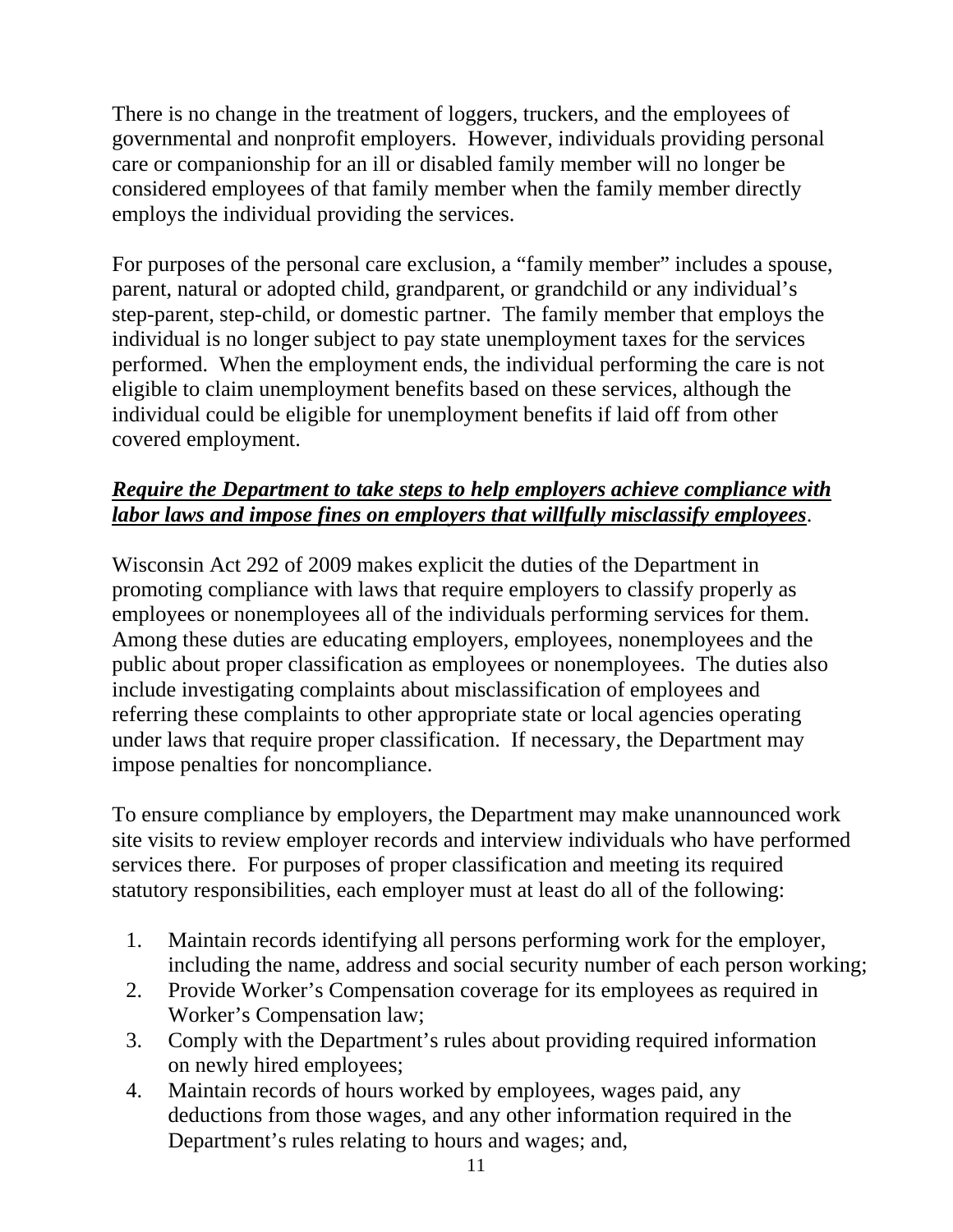5. Provide Unemployment Insurance coverage for workers when required to do so.

If the Department finds an employer out of compliance with labor laws, it may serve the employer with a notice that the employer has three days in which to comply. After the three day period the Department may issue an order requiring the employer to stop work at the locations specified in the notice if the employer has not complied.

Construction employers that misclassify an employee as a nonemployee willfully and with intent to evade any requirements of the laws relating to Worker's Compensation or Unemployment Insurance are subject to a fine of \$25,000 for each violation. The fine was included in Act 28, later amended by Act 288 to assure that applicability was not limited to new construction but included finishing work, remodeling, redecorating and the like.

#### *Establish November 30th as the firm and timely due date for voluntary contributions.*

Previously, mailed voluntary contributions were considered on time when they were postmarked by the November 30 due date and received by the Department within three days after the due date. By eliminating the grace period, Act 287 allows the Department to be administratively efficient in daily operations and encourages employers to submit documents and payments electronically which can still be done on the last day, November  $30<sup>th</sup>$ .

#### *Modify limits on voluntary contributions.*

In October of each year the Department informs each employer what its unemployment tax rate will be for the next calendar year. Each employer is then allowed to make a voluntary contribution to reduce its tax rate for the following year to the next lower tax rate.

By limiting how much a tax rate can be changed, statutes therefore limit how much the voluntary contribution can be in one year. Act 287 provides an exception to the statutory limitation on voluntary contributions when an employer incurs benefit charges for layoffs due to physical damage to its business caused by a catastrophic event through no primary fault of its own. Now, employers may make a voluntary contribution to reduce the tax rate to the rate no less than the rate the employer would have had, had the physical damage to the business not caused the employer to lay off its employees.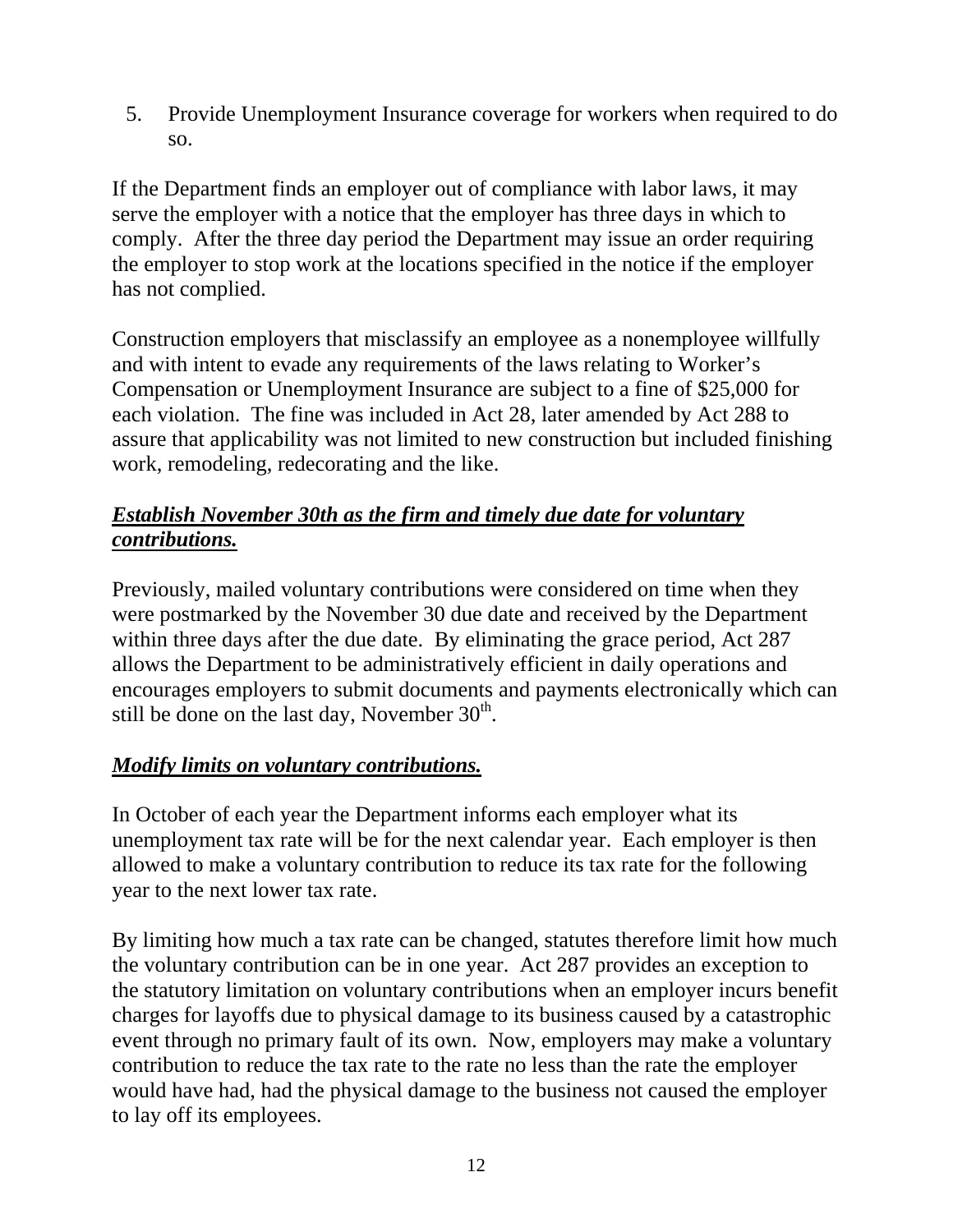## *ADMINISTRATIVE AND TECHNICAL CHANGES*

#### <span id="page-15-0"></span>*Clarify that the Department is an "adverse party" in employers' circuit court actions to review tax decisions.*

Act 287 clearly states that the Department is an "adverse party" when an employer seeks a circuit court review of a Labor and Industry Review Commission (LIRC) tax decision. This change provides notice that the Department must be named as an adverse party in the lawsuit in addition to LIRC.

Naming all of the correct adverse parties is critical for two reasons. First the circuit court may dismiss an employer's case when any of the preliminary review steps are done incorrectly including not naming the Department as an adverse party. Second, it gives the Department an opportunity to defend its determination of unemployment law.

#### *Amend the special assessment for interest to allow any unused balance to revert to the Reserve Fund.*

Since February 2009 the Wisconsin Unemployment Reserve Fund has borrowed from the federal government in order to pay benefits. Under certain circumstances states may be charged interest on these loans. Over the same period of time, P.L. 111-5 provided relief to borrowing states (including Wisconsin) by forgiving interest charges on federal loans through December 2010.

When interest is charged on federal loans to states, federal law prohibits states from using their Reserve Fund dollars to pay the assessed interest due. Instead, the interest payments must come from an alternative funding source. To comply with this requirement, Wisconsin statutes authorize the Department to collect a special assessment from employers.

After repaying all interest due, if there were unused amounts in the special assessment account, former law provided that those funds could be used for administration of the Unemployment Insurance program. Act 287 changes this former practice and now any unused special assessment funds will revert to the State's Reserve Fund (specifically the balancing account) to pay future benefits.

#### *Protect claimants and witnesses in unemployment insurance cases.*

Over the years the Department has received complaints from employees and witnesses who claim to have been discharged from their employment for either claiming benefits, testifying at a departmental hearing, or participating in departmental audits and investigations. Prior law had limited protection for claimants. It sometimes penalized employers for various actions including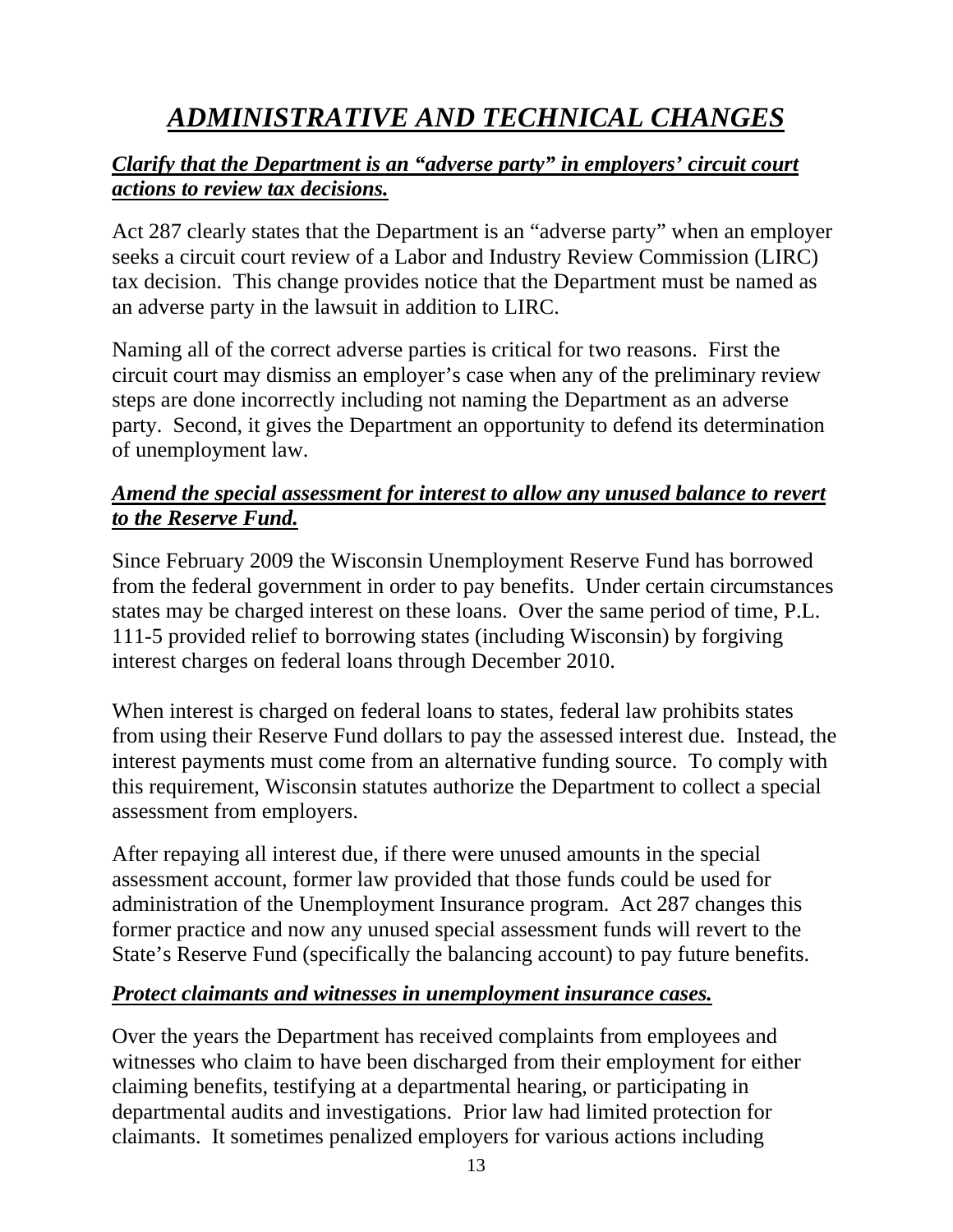attempting "to induce an employee to refrain from claiming unemployment benefits" or to "waive any other right" under unemployment law. It also penalized employers who refused to rehire employees who did claim unemployment benefits. However, an employer was not prohibited from discharging or otherwise retaliating against an employee for claiming benefits. Moreover, witnesses, some of whom are employees and may be subpoenaed by the Department to testify at a hearing, had no protection at all under former unemployment law.

Act 287 expands unemployment law to provide protection for employees and witnesses. Instead of prior law, which fined employers not less than \$100 or more than \$500 or provided for imprisonment up to 90 days, or both, an employer shall now be fined between \$100 and \$2,000, imprisoned up to 90 days, or both for any of the following:

- Deducting from an employee's wages the funds to pay the employer's contributions to the Reserve Fund;
- Failing to provide workplace posters and information for employees about the Unemployment Insurance program as required in unemployment statutes;
- Directly or indirectly threatening to terminate or not reemploy any employee who claims or accepts unemployment benefits, participates in a departmental audit of employer payroll records or other investigation, testifies at an unemployment hearing, or refuses to sign a waiver of any rights under Chapter 108;
- Discriminating or retaliating against any individual because the individual claimed benefits, participated in an unemployment audit or investigation by the Department, testified in an unemployment hearing, or exercised any rights under Chapter 108.

Each act is a separate offense.

#### *Clarify exclusions from employment by Indian tribes.*

Act 287 amends Wisconsin statutes to clarify that tribal legislative bodies and judiciaries are not political subdivisions of the State and that the option for Indian tribes to exclude certain tribal elected officials, policymakers and advisors from employment coverage is made under tribal law - not state law. Also clarified is that individuals who participate in work relief or work training programs conducted by tribes and assisted or financed in whole or in part by any federal agency, any agency of a State or political subdivision thereof, or Indian tribe are excluded from covered employment unless a tribe elects otherwise.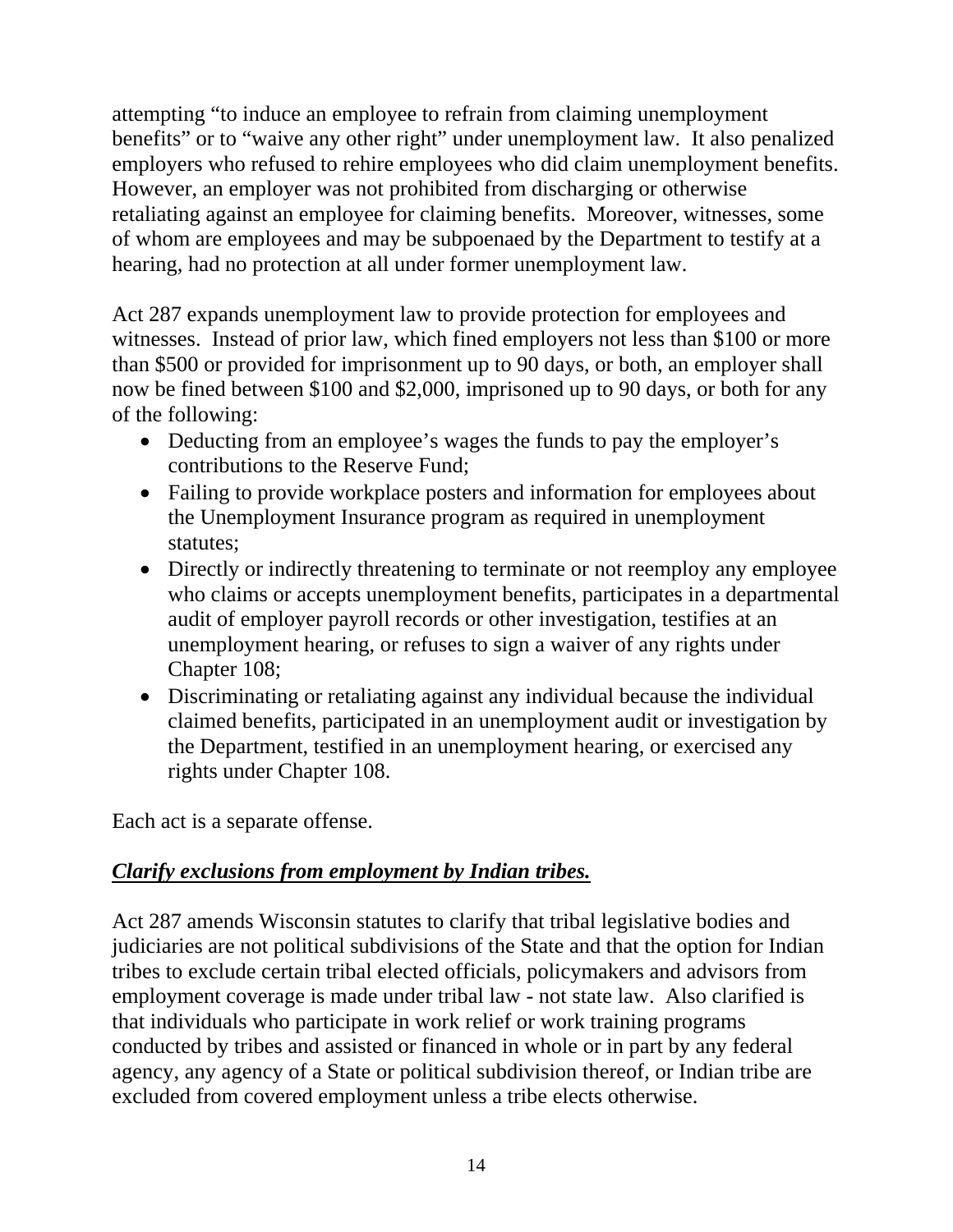In 2001 the federal government required state unemployment laws to cover most employment by Indian tribes. Initially, when Wisconsin put this change into the unemployment law, only the introductory paragraph to this section was amended to reference Indian tribes. The individual subdivisions of the statute were not amended. Act 287 amendments clarify all the statute sections and prevent future misinterpretation.

#### *Repeal statutory provisions requiring Indian tribes to provide financial assurance.*

Indian tribes that elect to reimburse the Unemployment Reserve Fund for benefits rather than pay taxes are no longer required to file a surety bond. The bond was available to fund benefits that the Department paid to the tribe's employees in the event that the tribe failed to reimburse the State for these benefits. Now, the penalty for a tribe's failure to reimburse the State will be termination of the Unemployment Insurance program for the tribe's employees.

#### *Require professional employer organizations to register with the Wisconsin Department of Regulation and Licensing.*

Chapter 461 was added to Wisconsin law in 2007 Act 189. It was created to regulate businesses known as professional employer organizations (PEOs). These organizations typically lease an entire work force to each of one or more clients who desire a workforce but do not have the expertise or inclination to hire staff, keep payroll and wage records, etc. Chapter 461 required PEOs to register with the Department of Regulation and Licensing. 2009 Act 287 inserts the same registration requirement in unemployment law.

In order to be licensed, a PEO has to provide the Department of Regulation and Licensing with an audited financial statement. The PEO has to show it maintains a working capital of at least \$100,000, and has a surety bond or other commitment in the same amount. These requirements are intended to secure the payment of wages and other amounts including unemployment taxes.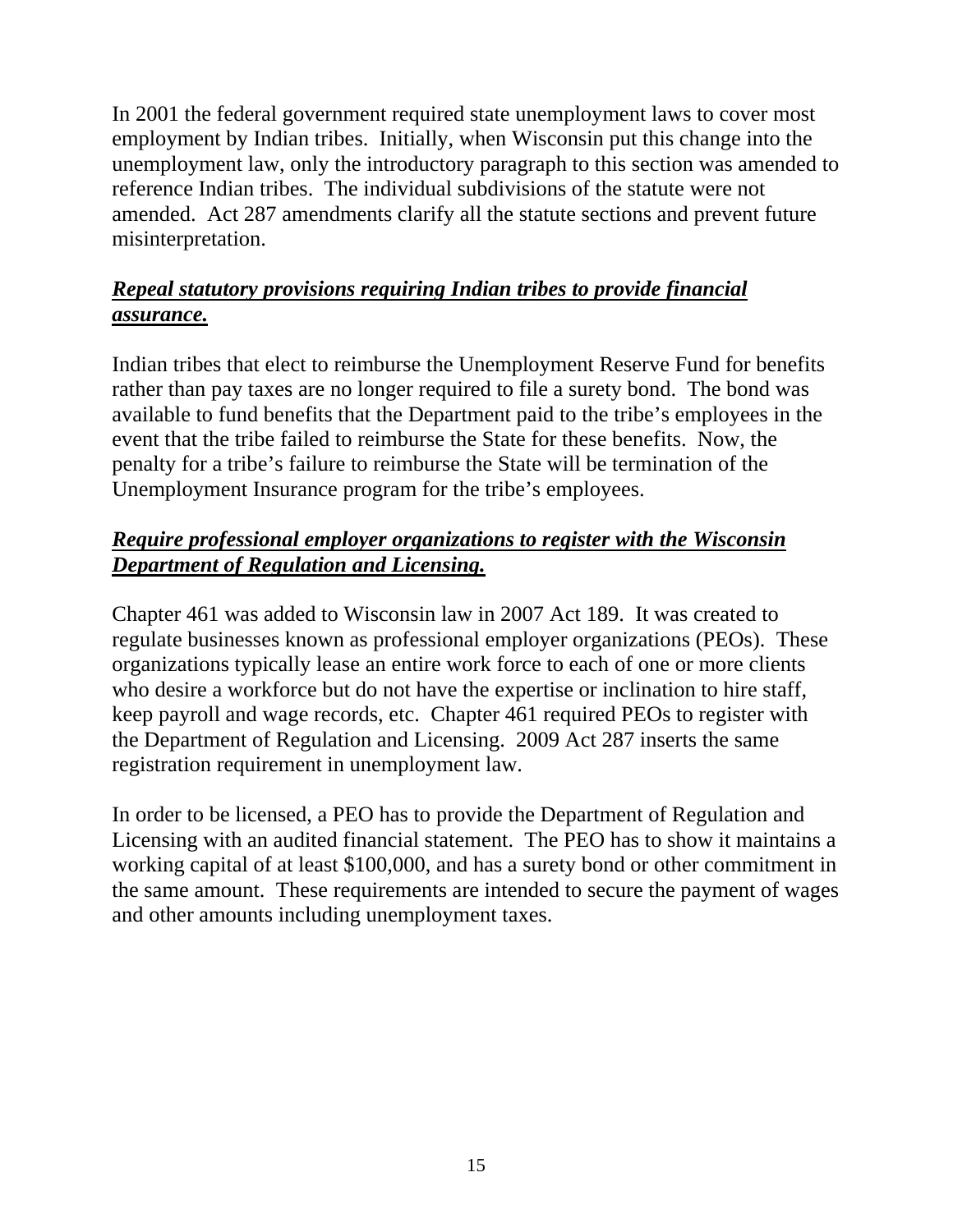## *APPENDIX A*

#### **Statutory Changes by Topic**

<span id="page-18-0"></span>

| <b>Statute</b>          | <b>Description</b>                                   | Page           |  |  |  |
|-------------------------|------------------------------------------------------|----------------|--|--|--|
| <b>Benefit Changes</b>  |                                                      |                |  |  |  |
| 108.04(16)              | Approved training                                    | $\overline{4}$ |  |  |  |
| $108.06(1), (2) \& (7)$ |                                                      |                |  |  |  |
| 108.05(7)(d)            | Pension distributions                                | 5              |  |  |  |
| 108.05(3)(e)            | Bonus payments                                       | 6              |  |  |  |
|                         | <b>Exceptions to disqualifications for quitting:</b> |                |  |  |  |
| 108.04(7)(c)            | - Caring for family member                           | 6              |  |  |  |
| 108.04(7)(s)            | Domestic abuse<br>$\overline{\phantom{0}}$           | 6              |  |  |  |
| 108.04(7)(t)            | Moving with spouse<br>$\overline{\phantom{0}}$       | 7              |  |  |  |
| $108.05(3)(b)$ ; &      | Change work thresholds to 32 hours                   | 9              |  |  |  |
| $108.04(7)(k)$ & (o)    |                                                      |                |  |  |  |
| $108.04(11)$ (be)       | Modify forfeiture language for claimant fraud        | 8              |  |  |  |
| 108.22(8)               | Intercept federal tax refunds                        | 8              |  |  |  |
|                         | <b>Tax Changes</b>                                   |                |  |  |  |
| $108.02(12)(bm)$ &      | Employee or independent contractor determinations    | 9              |  |  |  |
| 108.02(15)(km)          |                                                      |                |  |  |  |
| 103.06 &                | Worker misclassification                             | 11             |  |  |  |
|                         |                                                      |                |  |  |  |

| 108.24(2m)   |                          |  |
|--------------|--------------------------|--|
|              | Voluntary contributions: |  |
| 108.18(7)(d) | - Due date               |  |
| 108.18(7)(i) | - Limits                 |  |

| <b>Administrative and Technical Changes</b> |                                                  |    |  |  |
|---------------------------------------------|--------------------------------------------------|----|--|--|
| 108.10(4)                                   | Department as adverse party                      | 13 |  |  |
| $108.19(1m)$ &                              | Excess special assessment funds                  | 13 |  |  |
| 108.20(3)                                   |                                                  |    |  |  |
| 108.24(3)                                   | Protect claimants and witnesses from retaliation | 13 |  |  |
| $108.02(15)(f)$ &                           | Tribal employment exclusions                     | 14 |  |  |
| 108.02(15)(g)2                              |                                                  |    |  |  |
| 108.152                                     | Repeal financial assurance for Indian Tribes     | 15 |  |  |
| 108.02(21e)                                 | Professional Employer Organization registration  | 15 |  |  |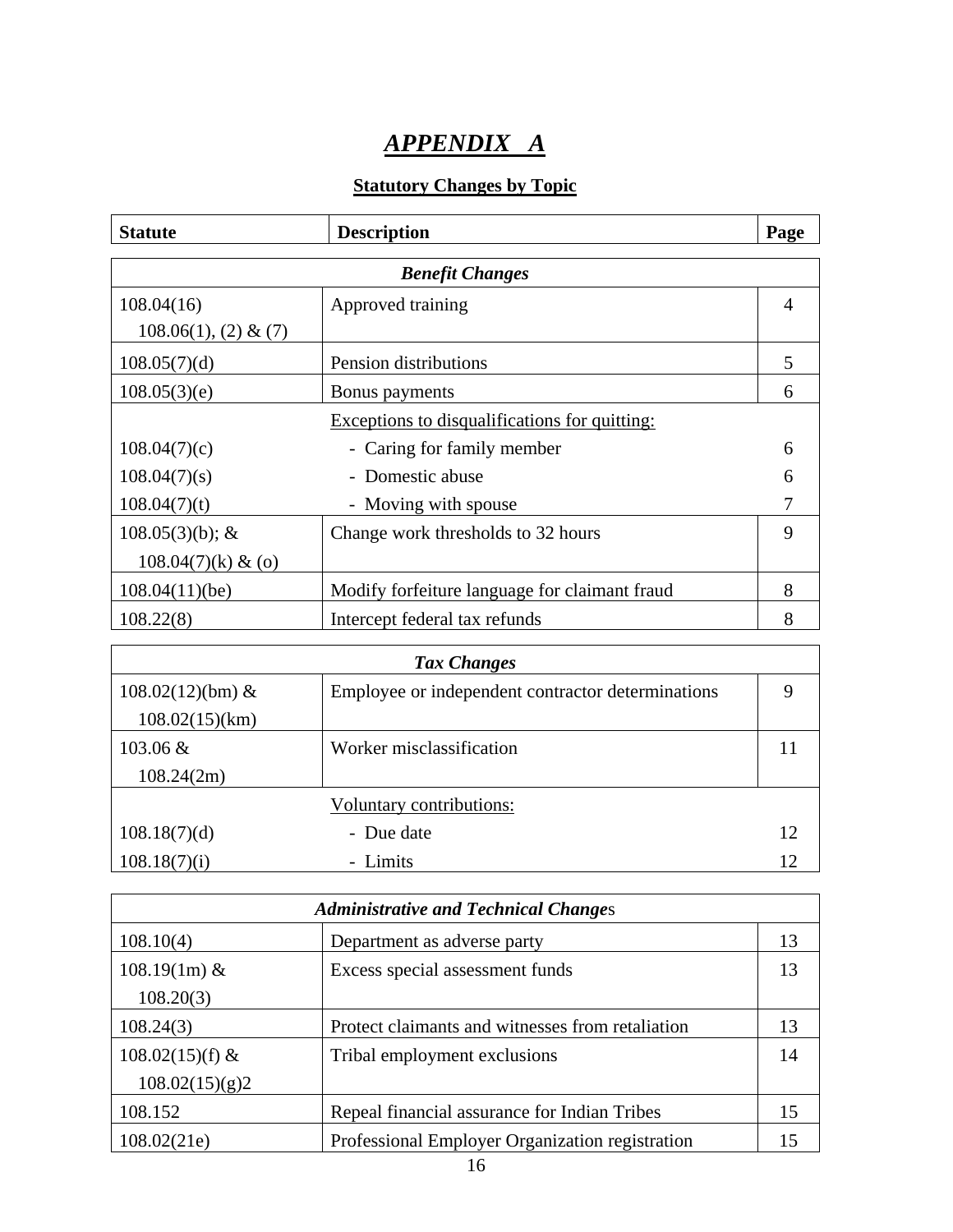## *APPENDIX B*

#### **Wisconsin Chapter 108 Statutory Changes by Statute Section**

<span id="page-19-0"></span>

| <b>Statute</b>                       | <b>Description</b>                                | Page           |
|--------------------------------------|---------------------------------------------------|----------------|
| 103.06 &                             | Worker misclassification                          | 11             |
|                                      |                                                   |                |
| 108.24(2m)<br>$108.02(12)(bm)$ &     | Employee or independent contractor determinations | 9              |
|                                      |                                                   |                |
| 108.02(15)(km)<br>108.02 $(15)(f)$ & | Tribal employment exclusions                      | 14             |
|                                      |                                                   |                |
| 108.02(15)(g)2<br>108.02(21e)        | Professional Employer Organization registration   | 15             |
|                                      | Exceptions to disqualifications for quitting:     |                |
| 108.04(7)(c)                         | - Caring for family member                        | 6              |
| 108.04(7)(s)                         | - Domestic abuse                                  | 6              |
| 108.04(7)(t)                         | - Moving with spouse                              | 7              |
| 108.04(11)(be)                       | Modify forfeiture language for claimant fraud     | 8              |
| 108.04(16)                           | Approved training                                 | 4              |
| 108.06(1), (2) & (7)                 |                                                   |                |
| $108.05(3)(b)$ ; &                   | Change work thresholds to 32 hours                | $\overline{7}$ |
| $108.04(7)(k)$ & (o)                 |                                                   |                |
| 108.05(3)(e)                         | Bonus payments                                    | 6              |
| 108.05(7)(d)                         | Pension distributions                             | 5              |
| 108.10(4)                            | Department as adverse party                       | 13             |
|                                      | Voluntary contributions:                          |                |
| 108.18(7)(d)                         | - Due date                                        | 12             |
| 108.18(7)(i)                         | - Limits                                          | 12             |
| $\overline{108.19(1m)}$ &            | Excess special assessment funds                   | 13             |
| 108.20(3)                            |                                                   |                |
| 108.22(8)                            | Intercept federal tax refunds                     | 8              |
| 108.24(3)                            | Protect claimants and witnesses from retaliation  | 13             |
| 108.152                              | Repeal financial assurance for Indian Tribes      | 15             |